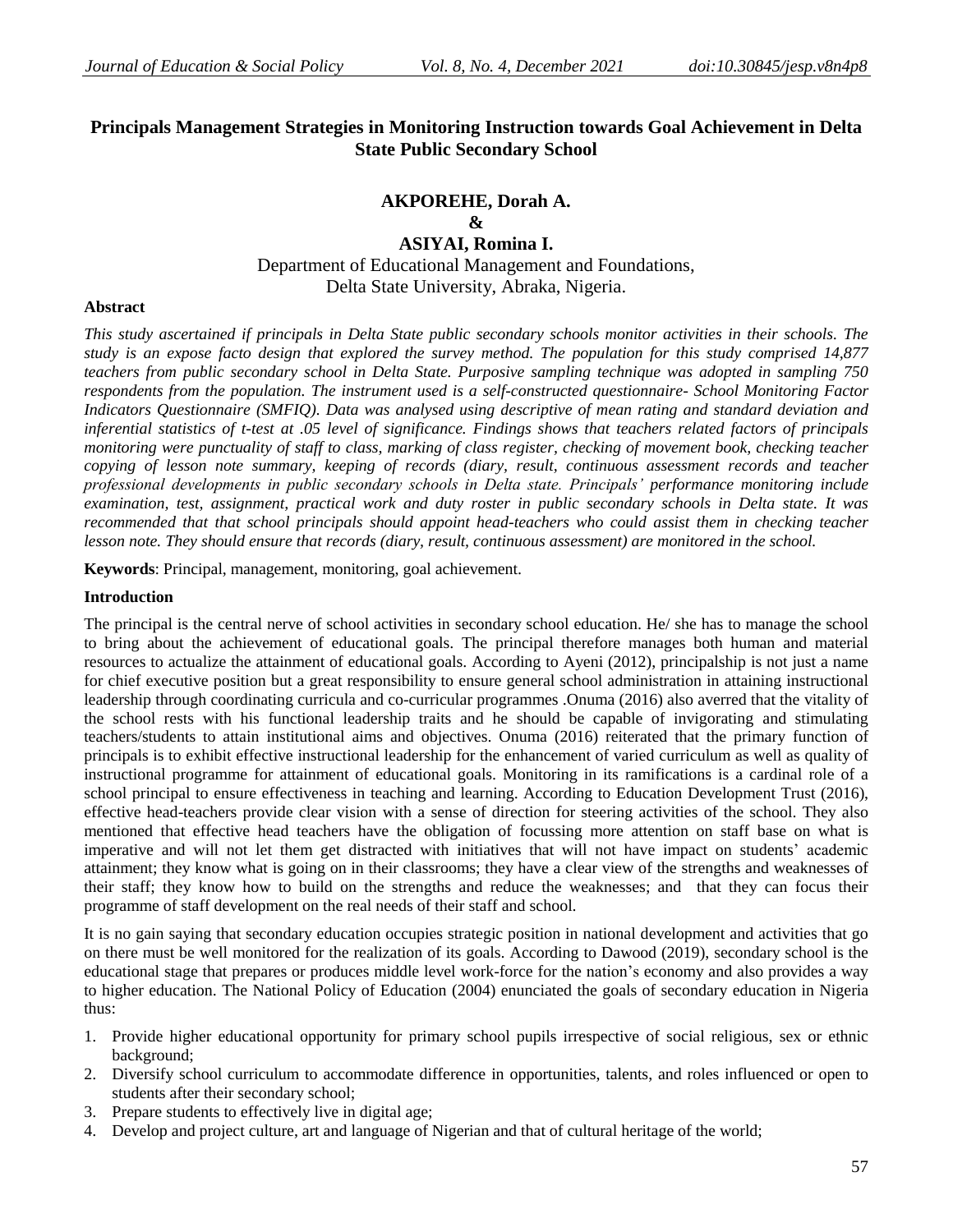- 5. Advance a generation of people, who should think for themselves, respect views/feelings of others, dignity of labour, live as good citizens, and appreciate those values stated under broad national aims;
- 6. Foster Nigerian unity with an emphasis on the common ties that unite us in our diversity;
- 7. Inspire its students with a desire for achievement and self-improvement both at school and in later life.

To attain the above goals, proper management of the school has to be ensured. Harnessing human and material resources towards achieving educational goals means management and effective monitoring is a desideratum to achieving educational goals. Effective head teachers seem to be hard to get in secondary schools these days. This is coming on the heels of indices such as poor result in WAEC especially in English language and mathematics in Nigeria. These two subjects are key to furtherance of education as well as being medium of transaction and governance in Nigeria. The vanguard Newspaper (2015) reported that candidate who sat for WAEC were 1,593,442, only 616,370 representing 38.68% obtained credits in five subjects plus Mathematics and English Language. Similarly, Guardian Newspaper (2016**)** revealed that out of 1,552,758 candidates who registered for WAEC examination, a total of 878,040 candidates, representing 52.97%, had five credits plus Mathematics and English Language. In 2017, 1,567,016 students enrolled for WAEC examination; only 923,486 candidates, representing 59.22%, had five credits plus English Language & Mathematics (Azeezat (2017). Also, in 2018 Premium Times (2018), reported that 1,572,396 sat for examination only 786,016(49.98%) obtained five credits plus English Language and Mathematics. The national office head Mr Adenipekun, announced that 1,590,173 candidates took part in 2019 examination in Nigeria, 1,020,519(64.18%), obtained five credits plus English Language and Mathematics.

Delta State is equally implicated in this story of poor WAEC results. Data from National Bureau of Statistics (2019) showed that Delta State performances in WAEC are not impressive for the 2016- 2018 results analysis. Economic consideration implies that every low performance has both internal and external efficiency implications considering the resources input used in producing students out of the school system and student years wasted for rewriting WAEC. In the year 2016, out of the 51,216 who enrolled in the secondary schools, 31,886 students had credits in 5 (five) subjects including mathematics and English Language representing 62.3% of the enrolment figure. In the year 2017, 49,445 enrolled in WAEC out of which 32,071 students had credits in 5 (five) subjects including mathematics and English Language representing 64.86%. In 2018, 53,546 enrolled in WAEC out of which 27,754 students had credits in 5 (five) subjects including mathematics and English Language representing 51.83%.These are indications that something is wrong with our educational system and could be pointing to poor processing of input that may be arising from poor monitoring of school. It therefore behoves on management of educational institutions to brace up to their responsibilities to ensure that they institute management practices to ensure that the goals of education are achieved at any level of the educational system especially the secondary school system.

Monitoring is a management tool used in overhauling schools to ensure that effective teaching and learning take place. Monitoring involves systematic and continuous observing and checking of programs or projects (Ndungu, Allan and Bomett 2015). Thus it is expected that the principal create time to relate to teachers their weakness and strength so as to improve on themselves as the success of any educational programme is goal achievement of students. According to Safer and Fleischman (2005), the educational achievement of students can be attained when student progress monitoring is done. The principal has the duty of monitoring the teachers in their processes and preparation of lessons and the teachers will in turn monitor the students learning in an ideal school. A study conducted by in Githunguri district by Ndungu, Allan and Bomett (2015) showed that majority of the teacher's respondents 80 (80%) agreed that there is need to improve monitoring and evaluation of teaching and learning.

Kietia (2017) studied factors that influence academic performance in public secondary schools in Matungulu Sub-County, Machakos County, Kenya and found out that the administrative practices and academic performance are not independent of each other. Principal must monitor teacher's continuous development so that pupils' activities can be efficiently taught. In Kenya Nzokaand Orodho (2014) citing (Andersen, 2000) harped on professional development of teachers as they maintained that Mombasa School Improvement Project (MSIP), built on development approach to professional development revealed that teachers reinforced with in-service and external workshop training enhanced meaningfully in their capabilities to use child-cantered teaching and learning behaviours. Nzokaand Orodho (2014) had found out from report of teachers in Kenya that the principals hardly monitored their teachers in the teaching and learning process in their respective schools. Monitoring should be an essential component of the teaching learning process, Glasgow Education Services (n.d) sees teaching and learning monitoring as part of the quality framework and that every educational establishment has a responsibility to monitor the effectiveness of the service being provided for its children and young people. The Glasgow Education Services () also emphasized that monitoring of the effectiveness of learning is therefore an essential element of the overall management practice within all educational establishments. According to Abe (2012) monitoring is aimed at the following: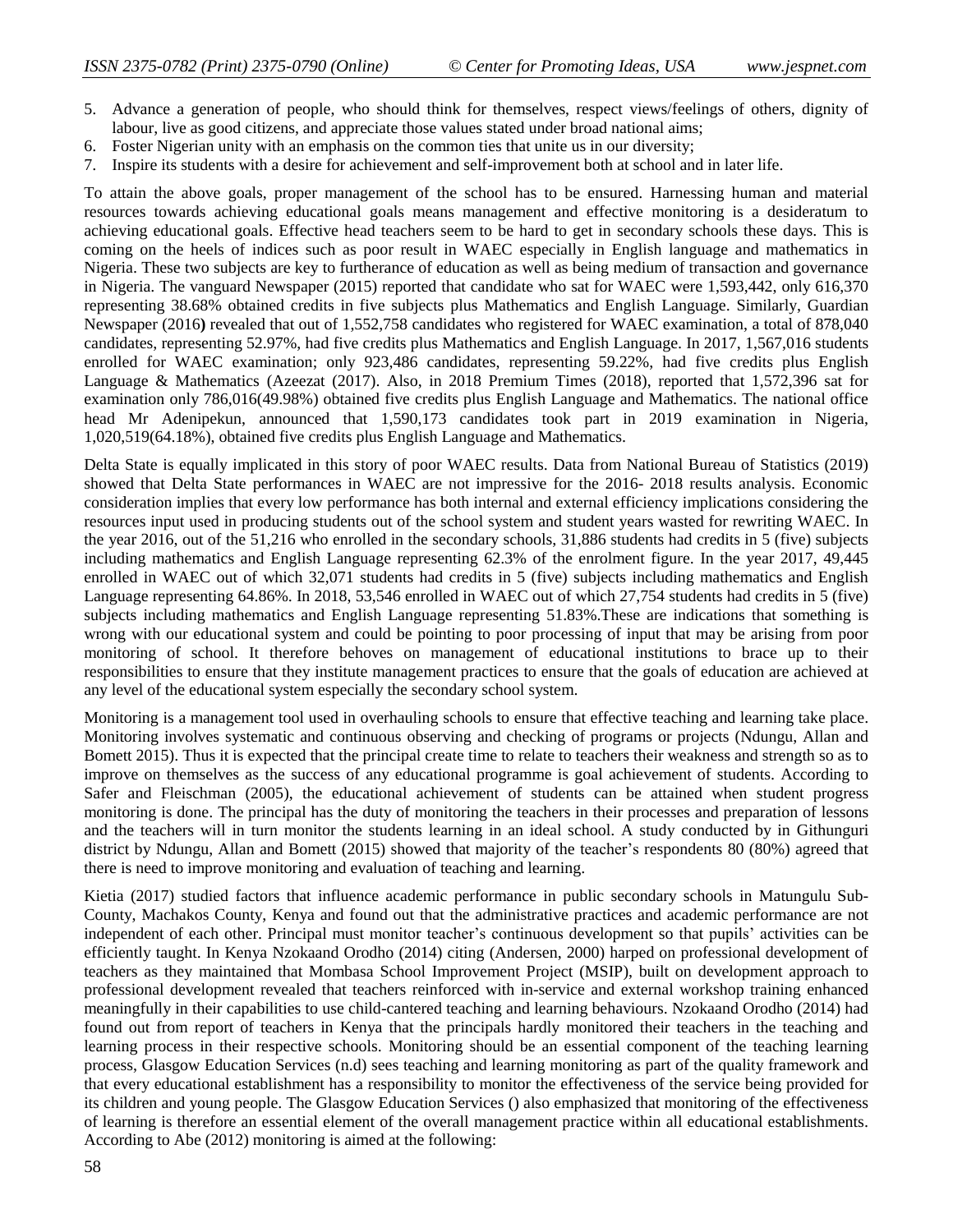- 1. Improving efficiency and effectiveness;
- 2. Helping to keep work on track and allows management to know when things are going wrong (regular feedback)
- 3. Enabling organizations to find out if resources available are sufficient and being well used accountably;
- 4. Finding out if capacity available is sufficient and appropriate; and
- 5. Providing useful base for evaluation.

Richard (1988) gave the following typologies of educational monitoring system: Compliance Monitoring -This typology focuses on inputs and it is a bureaucratic form of monitoring to certify that educational institutions conform with predetermined standard and specification set by management as well as government regulation. It is mostly focused on educational input of textbooks, teachers, teaching equipment, classrooms etc.

Diagnostic Monitoring- focuses on processes. This monitoring emphases on instructional processes that pertain to classroom activities to ascertain if students are truly learning what they ought to learn. It was emphasised by Richard that teaching‐ learning procedure is correspondingly as vital as educational input variables provided in schools and that such diagnostic monitoring would enable educational management have information to give stakeholders on the value of education the institutions are providing for them.

Performance Monitoring– It deals on outputs. The emphasis of this kind of monitoring is on the academic achievement of the students through testing to see what results have been yielded by monitoring and performance monitoring investments made in education. The study will key into Diagnostic and Performance Monitoring since they are internal monitoring activities in schools. Teacher monitoring indices will also be considered in addition to these other two types. It is the responsibilities of the school principal to channel management practices to carry out these monitoring typologies in the school.

### **Theoretical Framework**

The theoretical framework of the study is premised on the effective school's model advanced by Lezotte (2010). According to this model, an effective school is a school that can be measured in student's achievement terms and demonstrate the joint presence of quality and equity. There are seven correlates of effective schools as contained in the theory: a strong instructional leadership; a clear and focused mission; safe and orderly schools; a climate of high expectations for success; monitoring of student progress frequently; a positive home-school relations; and an opportunity to learn/time on task. Therefore, to have effective schools, principals and teachers must braze up to their responsibilities as effective principal leadership is a precursor to achievement of educational goals. A study on school management of teachers carried out by Omoniyi (2014) revealed that there is a substantial relationship between teachers' attitude and work with  $r = 0.352$ ,  $p < 0.01$ . This finding is showing that teachers output might be substantially influenced by their attitudes to work. Therefore, positive attitude should be developed by teachers for effectiveness of service delivery.

Omoniyi also found that the relationship between teacher's attitude and teaching was also significant ( $r = 0.435$ ,  $p <$ 0.01). This implies that effective and quality teaching in secondary schools could only be achieved through teacher's positive disposition to their jobs in particular and teaching profession in general. Principals agreed in the study of Onyali, and Akinfolarin (2017) in Oyo state, Nigeria that assessing teachers' work record helped in monitoring staff progress as well as participation in school extra-curricular activities, checking of teachers' lesson notes to provide assistance for improvement, checking of staff school and attendance to ensure regular instructional delivery among others are their instructional supervision practices for school effectiveness. Therefore, effective school managers ensure that teaching and learning take place in the classrooms through good management practices instituted in the school.

## **Review of Literature**.

Adeyemi (2010) found moderate level of teachers' job performance in schools in Ondo state. This was attributed to leadership style as his study revealed that teachers in schools with principals who practice autocratic leadership style perform better than schools with principals who practice laissez-faire or democratic leadership styles. Some unethical conducts such as truancy, drug abuse, lateness to school, and improper dressing was discovered among teachers in schools (Oghuvbu and Okpilike (2012). The seriousness and zeal to effectively seem to be waning in many school. This view was corroborated by Onoyase (2018) study on principals' perception of misconduct among secondary school teachers in Delta State which revealed that difference do not exist on principals' genders, age location, and experience on teachers' absenteeism, lateness, truancy, poor quality teaching as types of misconduct in secondary schools. These are signals that principals may not be carrying out monitoring effectively and teacher are capitalizing on that seemingly laxity to derelict their duties.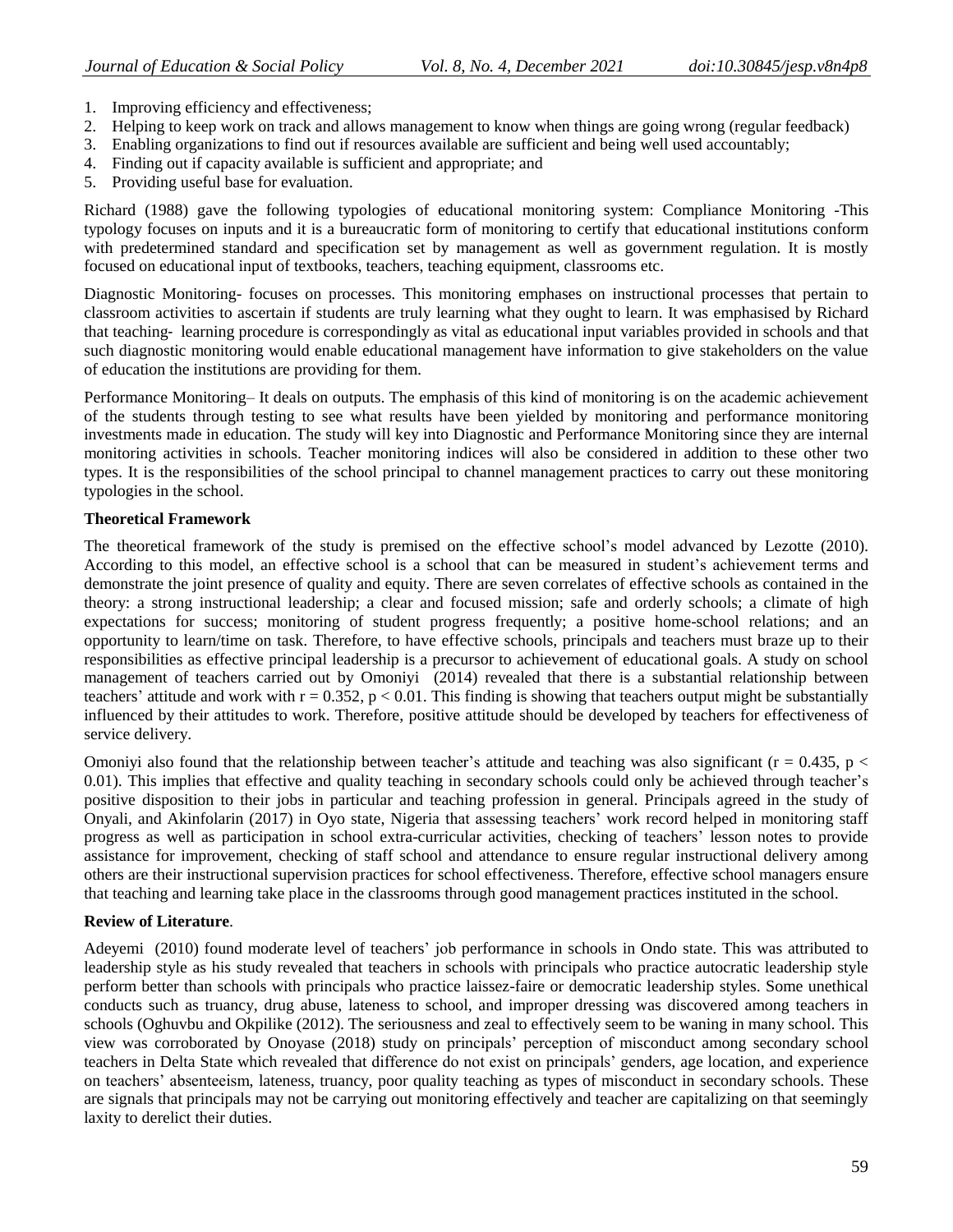Ojedokun and Aladejana (2012) had alleged that most heads of schools are no more up and doing in the discharge of their duties as well as that some may not come to school regularly, and lately, whenever they come and some do not take time to supervise teachers and pupil's activities. Ifeanyichukwu, Chijiuka and Gladys (2020) study revealed low monitoring of principals in aspect of students' academic performance activities for sustainable quality assurance in Anambra state. Also, there was no substantial mean difference in the mean ratings of principals' gender on the extent of their commitment in management activities for sustainable quality assurance .Onyali, and Akinfolarin (2017) study conducted to ascertain if principal in Oyo state apply instructional leadership practices for secondary school effectiveness with teachers as responded revealed that principals do not engage on regular check of their school attendance as well as that they do not monitor extra-curricular activities. These observations and reports are pointers that monitoring is either lax or not effective in secondary schools. But the results of the study of Ayeni (2012) found that principals in Ondo state, Nigeria accorded desired attention to monitoring of teachers 'attendance, preparation of lesson notes and adequacy of diaries of work while tasks such as the provision of instructional materials, reference books, feedback and review of activities with stakeholders were least performed in secondary schools.

Akinfolarin and Emetarom (2017) findings from their study also revealed that school principals are not involved in instructional supervision practices to witness classroom instruction and ensure that curriculum are covered, teachers' compliance to schedules in school was not monitored, regular meeting with teachers where instructional challenges were discussed and give feedback to teachers after class surveillance in Anambra State.

Nwokolo, Anemelu and Umezulike (2012) found out from their study that teachers in Onitsha education zone do not sufficiently monitor their students' learning behaviour. Nunes, Pirovani, Silva, Butarelo, Rossini, Costa, Nunesn & Martins (2018) found out from their study on a two years monitoring in academic learning that monitory had expressive results, since it reduced significantly failure numbers, statistically much inferior than previous years. They maintained that monitory had positive effects on students learning, allowing access to knowledge and being imperative to the covered content systematization on the subject, since advising and monitoring students made their learning more natural. The authors maintained that monitory had positive effects on students learning, allowing access to knowledge and being imperative to the covered content systematization on the subject, owing to the fact that there is natural effect of learning as a result of advising and monitoring of students.

### **Statement of the Problem**

It is observed that there has been low goal attainment in public secondary schools in Delta state. This has manifested in low performances in WAEC in the state. It is alleged that poor monitoring by school principals may be responsible. The researcher therefore wants to find out if the principals are carrying out their monitory role since good monitoring is necessary for achievement of educational goals. The question that may arise is -Do principals in Delta state public secondary schools carry out monitoring? The purpose of the study was to find out if principals perform monitory roles in secondary schools in Delta state public secondary schools

### **Significance of the Study**

The significance of the study is that it will help in remediating principals ineffective monitoring by government, ministries and other agencies that carry out statutory responsibilities of schools.

### **Research Questions**

To guide the study, the following research questions were raised.

- 1. What are teachers related factors of principals monitoring in public secondary schools in Delta state?
- 2. What are principals diagnostic monitoring in public secondary schools in Delta state?
- 3. What are principals' performance monitoring in public secondary schools in Delta state?

#### **Hypotheses**

- 1. Mean rating of male and female teachers on teachers related factors of principals monitoring is not significant.
- 2. Mean rating of male and female teachers on principals diagnostic monitoring is not significant.
- 3. Mean rating of male and female teachers on principals' performance monitoring is not significant.

### **Method**

**Design:** The study is an expose facto design that explored the survey method.

**Population and Sample:** The population for this study comprised 14,877 teachers from public secondary school in Delta State.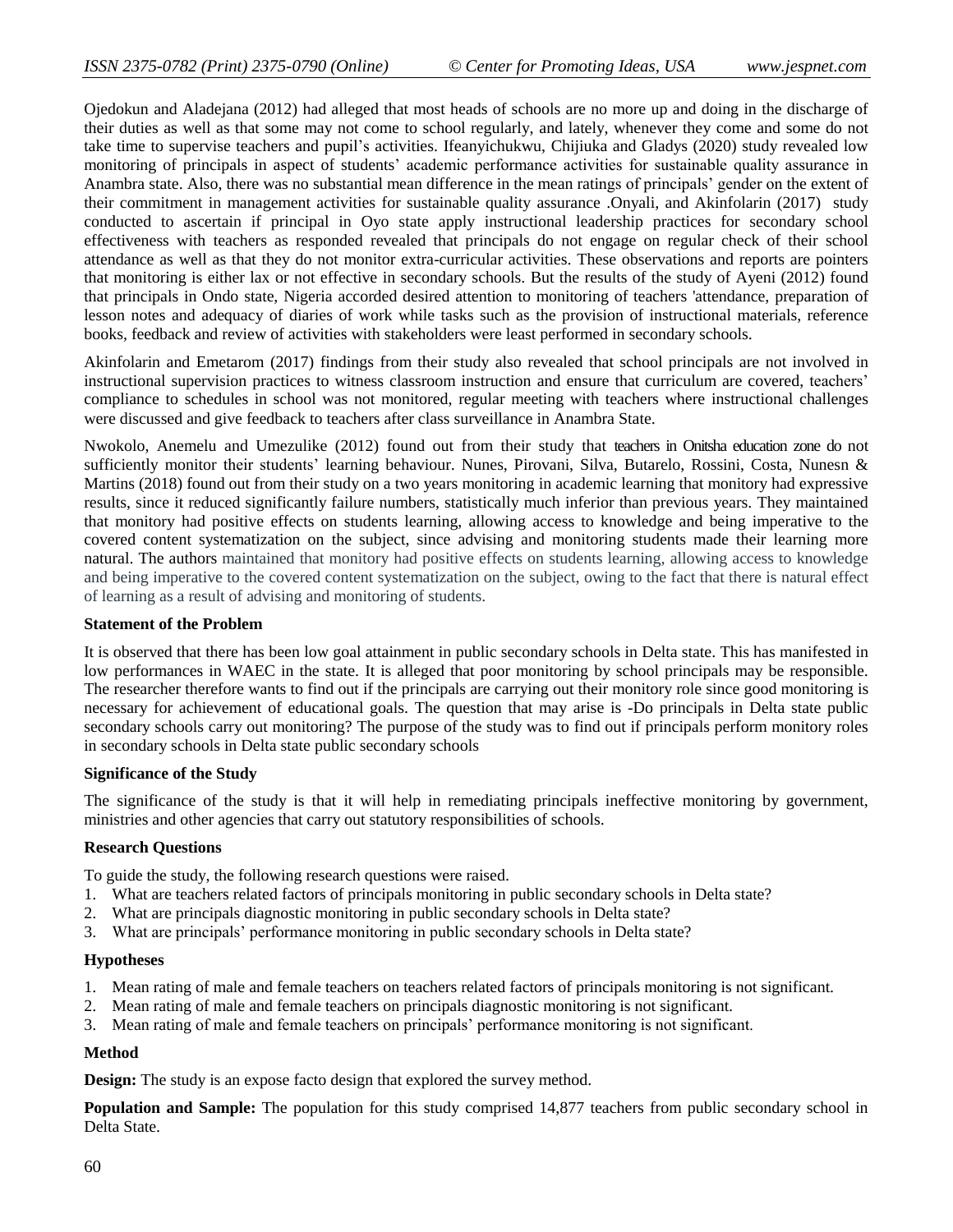The sample for this study was 750teachers selected from the population, representing 5% of the entire population. The technique adopted was purposive sample and it was done by sampling 250 teachers each from the three senatorial district in Delta State such that teachers in each senatorial district was represented in the study.

**Research Instrument:** The instrument used is a self-constructed questionnaire- School Monitoring Factor Indicators Questionnaire (SMFIQ).It consists of three parts: Teacher monitoring related factors, Diagnostic Monitoring factors and Performance Monitoring factors. A five (5) point scale of Regularly (R), Most Times (MT), Sometimes (ST), Seldom (S) and Never (N), corresponding to 5,4,3.2. and 1 respectively was used to solicit information from the respondents.

**Validity and Reliability of the Instrument:** Apart from the researcher, the instrument was also validated by experts in test construction. Their input was also taken to improve on the instrument**.** The reliability of Instrument was tested using Cronbach alpha statistics and a coefficient index of .71 was obtained.

**Method of Data Analysis:** Data was analysed using descriptive of mean rating and standard deviation and inferential statistics of t-test at .05 level of significance.

## **Presentation of Results and Discussion**

**Research Question 1:** What are teachers related factors of principals monitoring in public secondary schools in Delta state?

| S/N | <b>Teachers' Related Factors to Principals Monitoring</b>        | <b>Mean</b> | <b>SD</b> | <b>Remark</b> |
|-----|------------------------------------------------------------------|-------------|-----------|---------------|
|     | Punctuality of staff to class                                    | 3.18        | .82       | Agree         |
|     | Absenteeism from school                                          | 2.09        | .81       | Disagree      |
|     | Attendance at morning assembly                                   | 1.90        | .81       | Disagree      |
|     | Marking of class register                                        | 2.93        | .76       | Agree         |
|     | Giving feedback of monitoring                                    | 2.13        | .77       | Disagree      |
|     | Checking of movement book                                        | 2.95        | .76       | Agree         |
|     | Checking teacher copying of lesson note summary                  | 3.06        | .85       | Agree         |
|     | Keeping of records (Diary, result, Continuous assessment records | 3.06        | .79       | Agree         |
|     | Teacher professional developments                                | 3.09        | .78       | Agree         |
|     | Mentoring                                                        | 1.76        | .86       | Disagree      |

# **Table 1: Mean rating and SD on teachers related factors of principals monitoring**

Table 1 on shows mean rating and SD on teachers related factors of principals monitoring. Results in the table shows that respondents agree with mean rating above 2.50 on punctuality of staff to class, marking of class register, checking of movement book, checking teacher copying of lesson note summary, keeping of records (diary, result, continuous assessment records) and teacher professional developments. Although respondent disagree on absenteeism from school, attendance at morning assembly, giving feedback of monitoring and mentoring with mean rating less than 2.50. It therefore implies that teachers related factors of principals monitoring were punctuality of staff to class, marking of class register, checking of movement book, checking teacher copying of lesson note summary, keeping of records (diary, result, continuous assessment records and teacher professional developments in public secondary schools in Delta state.

**Research Question 2:** What are principals diagnostic monitoring in public secondary schools in Delta state?

| S/N | <b>Principals Diagnostic Monitoring</b> | <b>Mean</b> | <b>SD</b> | <b>Remark</b> |
|-----|-----------------------------------------|-------------|-----------|---------------|
|     | Access to curriculum                    | 3.04        | .81       | Agree         |
|     | Abiding by Scheme of work               | 3.06        | .96       | Agree         |
|     | Use of diary                            | 2.81        | .76       | Agree         |
|     | Writing of lesson note                  | 3.11        | .77       | Agree         |
|     | Writing of lesson plan                  | 3.13        | .77       | Agree         |
|     | Health status of students               | 1.79        | .80       | Disagree      |
|     | Truancy in students                     | 3.23        | .78       | Agree         |

**Table 2: Mean rating and SD on principals diagnostic monitoring**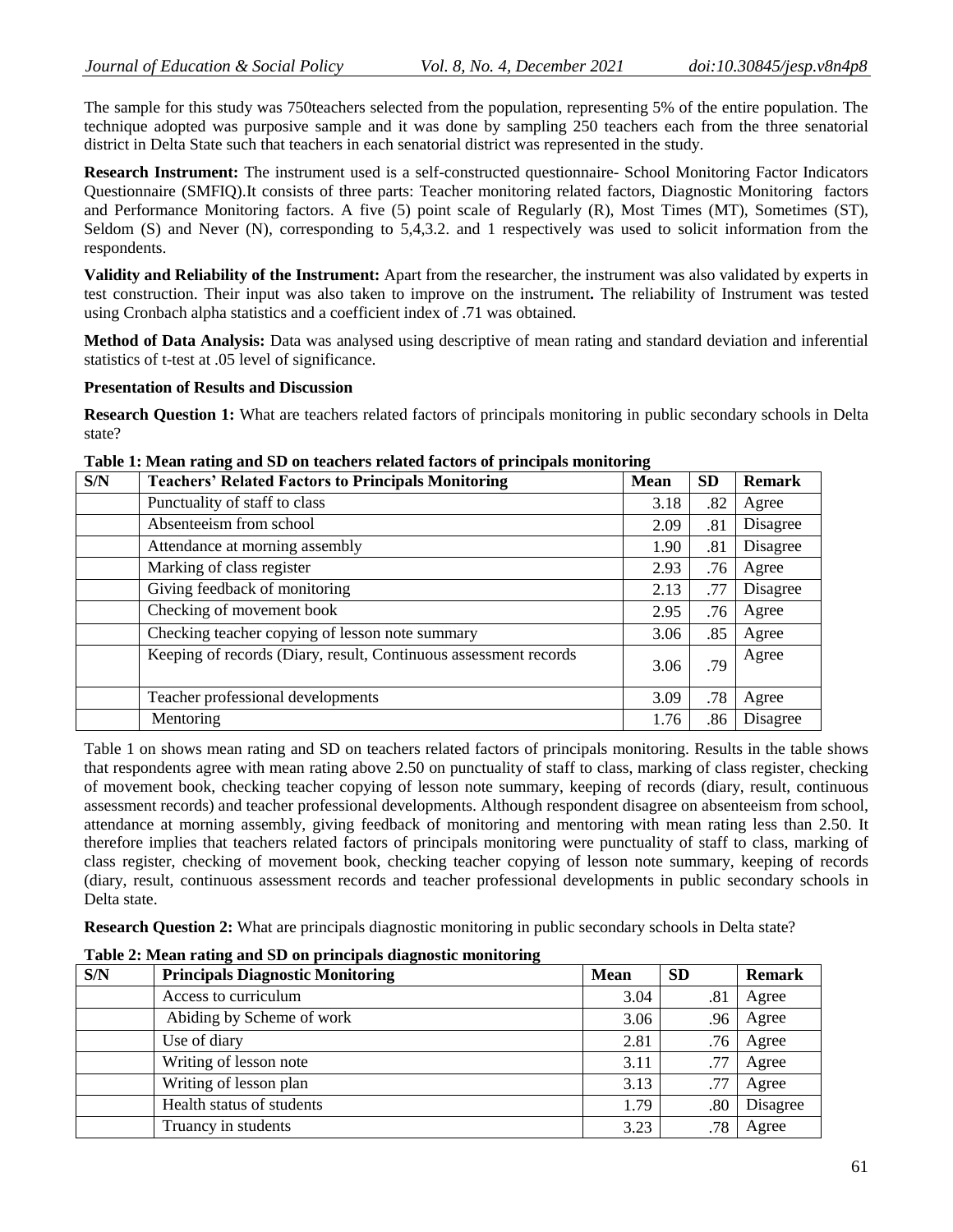| Orientation for new students | . $Qz$<br>1. | $\overline{\phantom{a}}$ | Disagree |
|------------------------------|--------------|--------------------------|----------|
| Discipline                   | 3.46         | .70                      | Agree    |
| Counselling of students      | 2.90         | oο<br>.o.                | Agree    |

Table 2 on shows mean rating and SD on principals diagnostic monitoring. Results in the table shows that respondents agree with mean rating above 2.50 on access to curriculum, abiding by scheme of work, use of diary, writing of lesson note, writing of lesson plan, truancy in students, discipline and counselling of students, but disagree on health status of students and orientation for new students with mean rating less than 2.50. In conclusion, principals diagnostic monitoring include access to curriculum, abiding by scheme of work, use of diary, writing of lesson note, writing of lesson plan, truancy in students, discipline and counselling of students in public secondary schools in Delta state. **Research Question 3:** What are principals' performance monitoring in public secondary schools in Delta state?

| S/N | <b>Principals Performance Monitoring</b> | <b>Mean</b> | <b>SD</b> | <b>Remark</b> |
|-----|------------------------------------------|-------------|-----------|---------------|
|     | Examination                              | 2.62        | .75       | Agree         |
|     | Test                                     | 3.13        | .74       | Agree         |
|     | Assignment                               | 2.74        | .81       | Agree         |
|     | Quiz                                     | 1.83        | .84       | Disagree      |
|     | Practical work                           | 3.11        | .85       | Agree         |
|     | <b>Debates</b>                           | 1.97        | .77       | Disagree      |
|     | Students' feedback                       | 2.06        | .76       | Disagree      |
|     | Duty roster                              | 2.95        | .81       | Agree         |
|     | Students' field work                     | 2.23        | .78       | Disagree      |
|     | Students taking of notes                 | 2.06        | .82       | Disagree      |

**Table 3: Mean rating and SD on principals' performance monitoring**

Table 3 on shows mean rating and SD on principals' performance monitoring. Results in the table shows that respondents agree with mean rating above 2.50 on examination, test, assignment, practical work and duty roster, but disagree on quiz, debates, students' feedback, students' field work and students taking of notes with mean rating less than 2.50. Thus, principals' performance monitoring include examination, test, assignment, practical work and duty roster in public secondary schools in Delta state.

**Hypothesis 1:** Mean rating of male and female teachers on teachers related factors of principals monitoring is not significant.

|                                  |  | Table 4: t-test summary on difference between mean rating of male and female teachers on teachers related |  |  |  |  |  |  |
|----------------------------------|--|-----------------------------------------------------------------------------------------------------------|--|--|--|--|--|--|
| factors of principals monitoring |  |                                                                                                           |  |  |  |  |  |  |

| <b>Variables</b> |     | <b>Mean</b>      | <b>SD</b>       | Df  | <b>Level of Sig</b> | <sup>+</sup> -cal. | t-crit.      | <b>Remark</b>                       |
|------------------|-----|------------------|-----------------|-----|---------------------|--------------------|--------------|-------------------------------------|
| Male             | 330 | 29.89            | 3.14            | 748 | .05                 | 786                | $+1.96$<br>- | <b>Not</b>                          |
| Female           | 420 | 29.25<br>رے . دے | າ າາ<br>ر ے . ب |     |                     |                    |              | $\cdot$ $\sim$<br>n.<br>Significant |

Table 4 shows t-test summary on difference between mean rating of male and female teachers on teachers related factors of principals monitoring. With mean rating of 29.89, SD=3.14 and 29.25, SD=2.23 for male and female respondents and t-cal. of .786, t-crit. value of +1.96, df of 748, at .05 level of sig. Thus, mean rating of male and female teachers on teachers related factors of principals monitoring is not significant.

**Hypothesis 2:** Mean rating of male and female teachers on principals diagnostic monitoring is not significant. **Table 5: t-test summary on difference between mean rating of male and female teachers on principals' diagnostic monitoring**

| <b>Variables</b> |     | <b>Mean</b> | <b>SD</b> | Df  | <b>Level of Sig</b> | -cal. | t-crit.                             | <b>Remark</b> |
|------------------|-----|-------------|-----------|-----|---------------------|-------|-------------------------------------|---------------|
| Male             | 330 | 30.84       | 2.60      | 748 | .05                 | . 874 | $+1.96$<br>$\overline{\phantom{0}}$ | Not           |
| Female           | 420 | 29.33       | 2.63      |     |                     |       |                                     | Significant   |

Table 5 shows t-test summary on difference between mean rating of male and female teachers on teachers on principals diagnostic monitoring. With mean rating of 30.84, SD=2.60 and 29.33, SD=2.63 for male and female respondents and t-cal. of .1.874, t-crit. value of +1.96, df of 748, at .05 level of sig. Thus, mean rating of male and female teachers on principals diagnostic monitoring is not significant.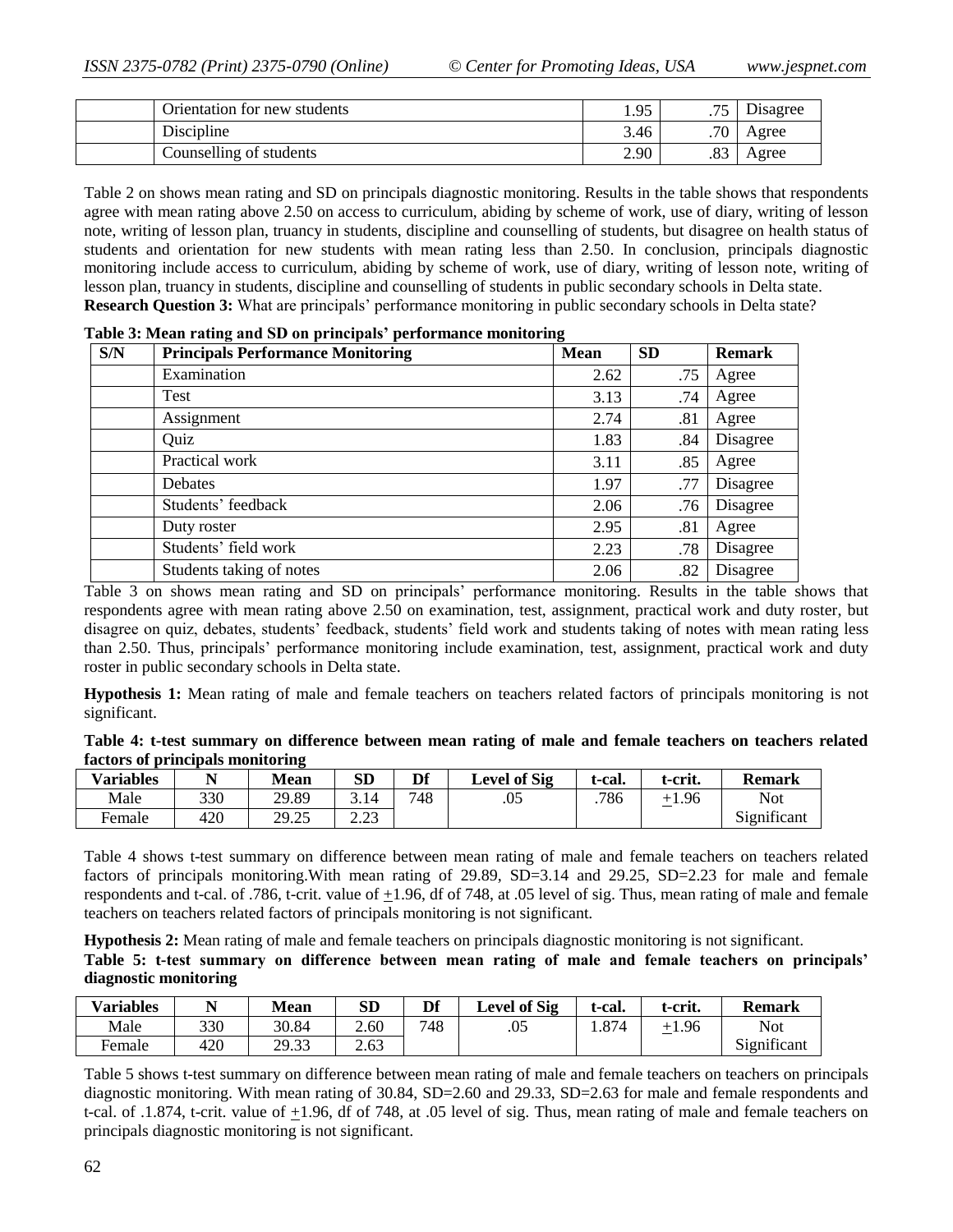**Hypothesis 3:** Mean rating of male and female teachers on principals' performance monitoring is not significant. **Table 6: t-test summary on difference between mean rating of male and female teachers on principals' performance monitoring**

| <b>Variables</b> |     | <b>Mean</b> | SD                                      | Df  | <b>Level of Sig</b> | t-cal.  | t-crit. | <b>Remark</b> |
|------------------|-----|-------------|-----------------------------------------|-----|---------------------|---------|---------|---------------|
| Male             | 330 | 30.31       | 2.02                                    | 748 | .05                 | $-.025$ | +1.96   | <b>Not</b>    |
| Female           | 420 | 30.33       | ۰ ه.<br>$\overline{a}$ . $\overline{a}$ |     |                     |         |         | Significant   |

Table 6 shows t-test summary on difference between mean rating of male and female teachers on principals' performance monitoring.With mean rating of 30.31, SD=2.02 and 30.33, SD=2.51 for male and female respondents and t-cal. of -.025, t-crit. value of +1.96, df of 748, at .05 level of sig. Thus, mean rating of male and female teachers on principals' performance monitoring is not significant.

### **Discussion of Results**

Finding on research question 1 and hypothesis 1 shows that teachers related factors of principals monitoring were punctuality of staff to class, marking of class register, checking of movement book, checking teacher copying of lesson note summary, keeping of records (diary, result, continuous assessment records and teacher professional developments. Mean rating of male and female teachers on teachers related factors of principals monitoring is not significant. This finding supports Oghuvwu and Okpilike (2012) observed that some unethical conducts such as truancy, drug abuse, lateness to school, and improper dressing was discovered among teachers in schools. Onoyase (2018) who revealed that revealed that difference do not exist on principals' genders, age location, and experience on teachers' absenteeism, lateness, truancy, poor quality teaching as types of misconduct in secondary schools. These are signals that principals may not be carrying out monitoring effectively and teacher are capitalizing on that seemingly laxity to derelict their duties. Onyali, and Akinfolarin (2017) revealed that teacher did not agreed on regular check of their school attendance by principal, also their input in extra-curricular activities was not monitored among others.

Finding on research question 2 and hypothesis 2 shows that principals diagnostic monitoring include access to curriculum, abiding by scheme of work, use of diary, writing of lesson note, writing of lesson plan, truancy in students, discipline and counselling of students. Mean rating of male and female teachers on principals diagnostic monitoring is not significant. This finding supports Ayeni (2012) who discovered that some principals conferred desired courtesy to monitoring of teachers 'school attendance, adequacy of diaries and preparation of lesson notes while duties such as the provision of reference books, instructional materials, review and feedback of activities with educational stakeholders were slightest performed by most school principals. Akinfolarin and Emetarom (2017) who revealed that school principals are not involved in instructional supervision practices to witness classroom instruction and ensure that curriculum are covered, teachers' compliance to schedules in school was not monitored, regular meeting with teachers where instructional challenges were discussed and give feedback to teachers after class surveillance in Anambra State.

Finding on research question 3 and hypothesis 3 shows that principals' performance monitoring include examination, test, assignment, practical work and duty roster. Mean rating of male and female teachers on principals' performance monitoring is not significant. This finding supports Ifeanyichukwu, Chijiukaand Gladys (2020) who revealed low monitoring of principals' students' academic performance activities for sustainable quality assurance. Also, substantial mean difference in the mean ratings of principals' gender on extent of their commitment in management activities for sustainable quality assurance. Nunes, Pirovani, Silva, Butarelo, Rossini, Costa, Nunes, & Martins (2018) found out from their study on a two years monitoring in academic learning that monitory had expressive results, since it reduced significantly failure numbers, statistically much inferior than previous years.

### **Conclusion and Recommendations**

In conclusion, school principals in Delta State secondary experienced some teachers related factors in monitoring the school. These factors include; punctuality of staff to class, marking of class register, checking of movement book, among others. Also, principals' diagnostic and performance monitoring were in areas of access to curriculum, abiding by scheme of work, examination, test, assignment, practical work and duty roster. It is therefore recommended that school principals should appoint head-teachers who could assist them in checking teacher lesson note. They should ensure that records (diary, result, continuous assessment) are monitored in the school. There is need to encourage teachers to attend professional developments this will enable them teachers advance with current trends in education. Principals should ensure that discipline is maintained within the school and provide counselling for students with deviant behaviour.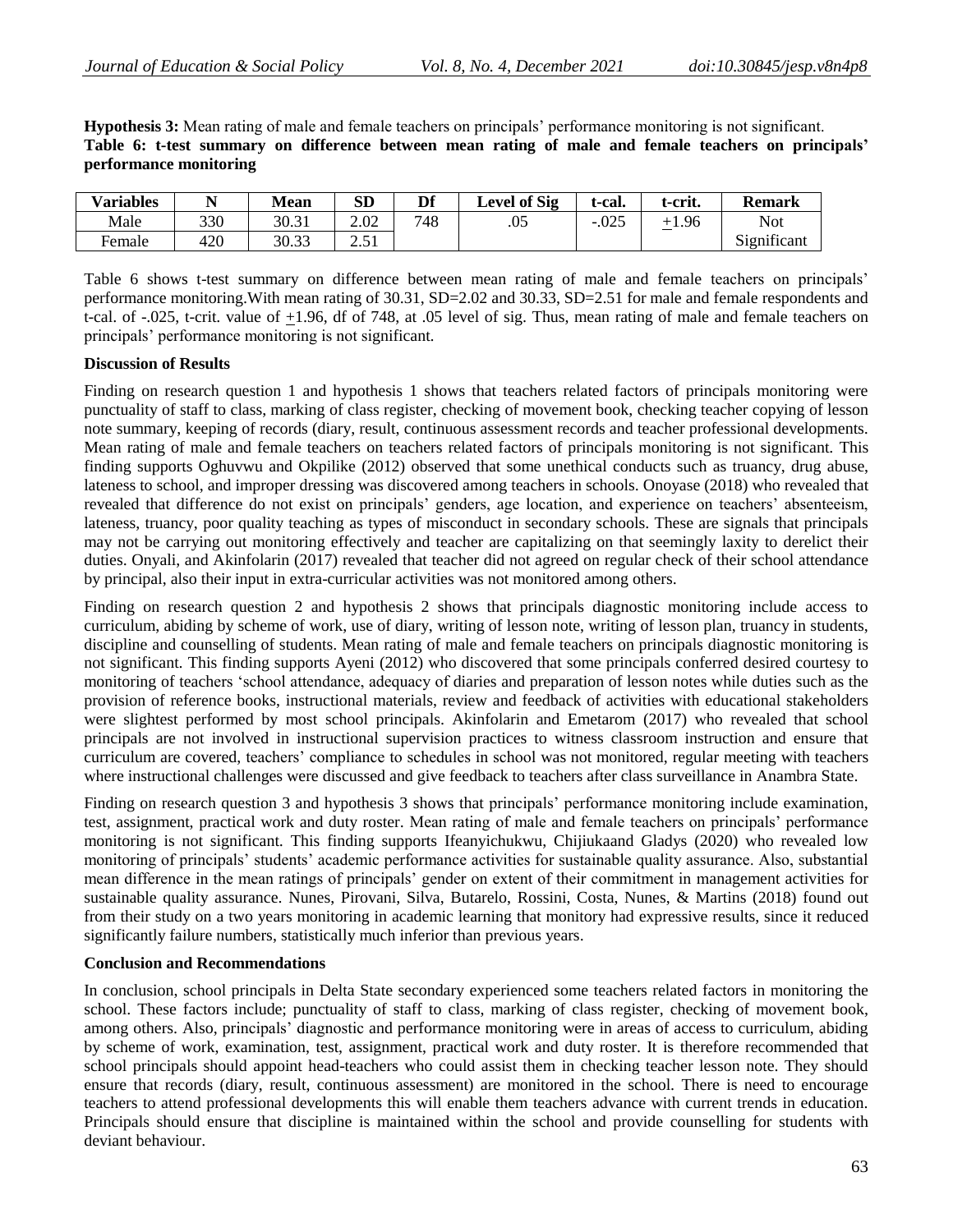#### **References**

- Abe, C. V. (2010*). Monitoring and Evaluation: A panacea for Quality Assurance in higher education institution of education staff lecture*.University of Ibadan, Ibadan: Nigeria Stirling Horde Publishers Ltd)
- Adenipekun, O.(2019). Nigeria: WAEC withholds 180,205 results as 64 percent candidates pass 2019 exams.Retrieved fromhttps://allafrica.com/stories/201907270103.html
- Adeyemi, T. O.(2010)**.**Principals' leadership styles and teachers' job performance in senior secondary schools in Ondo State, Nigeria. *Journal of Education Administration and Policy Studies* 2 (6), 83-91
- Akinwale, V.A. andEmetarom, U (2017). Principals' Management Support Practices to Promote Teachers Instructional Improvement for Sustainable Development in Secondary Education in Anambra State, Nigeria. (October 11, 2017). Paper Presented at the 36th 2017 Annual National Conference of the Nigerian Association for Educational Administration and Planning (NAEAP), Enugu State, 9th-12th, October, International Humanistic Management Association, Research Paper Series No. 17-42, Available at SSRN: <https://ssrn.com/abstract=3061163> or [http://dx.doi.org/10.2139/ssrn.3061163](https://dx.doi.org/10.2139/ssrn.3061163)
- Ayeni, J. A. (2012). Assessment of principals 'supervisory roles for quality assurance in secondary schools in Ondo State, Nigeria.*World Journal of Education*, 2 (1) 62-69.
- Azeezat, A.(2017).WAEC releases May/June 2017 results; records high pass rate. Retrieved from [https://www.premiumtimesng.com/news/headlines/237202-waec-releases-mayjune-2017-results-records-high](https://www.premiumtimesng.com/news/headlines/237202-waec-releases-mayjune-2017-results-records-high-pass-rate.html)[pass-rate.html.](https://www.premiumtimesng.com/news/headlines/237202-waec-releases-mayjune-2017-results-records-high-pass-rate.html)
- Dawood, S.(2009). Monitoring the quality of secondary education in the context of decentralization in Pakistan. *Bulletin of Education and Research* June. 31 (1) 1-25.
- Education Development Trust(2016) Successful school leadership. Retrieved from https://www.educationdevelopmenttrust.com/EducationDevelopmentTrust/files/a3/a359e571-7033-41c7-8fe7- 9ba60730082e.pdf
- FederalGovernment ofNigeria (2004). *National Policy on Education*. Lagos: Government PrintersGithunguri District.Journal of Education and Practice ISSN 2222-1735 (Paper) ISSN 2222-288X, 6, (9) 10-17
- Glasgow Education Services (n.d). Monitoring of Teaching and Learning. Retrieved from
- http://www.utlc.uum.edu.my/images/bahan/Glasgow\_LNCT\_\_monitoring\_teaching\_\_learning.pdf
- Guardian Newspaper (2016).Improved performances as WAEC releases 2016 May/June results. Retrieved fromhttps://guardian.ng/news/improved-performances-as-waec-releases-2016-mayjune-
- results/https://www.premiumtimesng.com/news/top-news/274970-waec-releases-2018-examination-result.html Ifeanyichukwu, U., Chijiuka, O. I., & Gladys O., C. (2020).Analysis of principals' management activities for sustainable quality assurance in secondary schools in Anambra State. *International Journal of Research8*(1), 294-304. https://doi.org/10.29121/granthaalayah.v8.i1.2020.284
- Kietia, J.M.(2017). An Investigation into Factors Influencing Students' Academic Performancein Public Secondary Schools in Matungulu sub-County, Machakos County, Research Project Submitted in Fulfilment of the Requirements for the Award of the Degree of Master of Education in Educational Administration South Eastern Kenya University
- Lezotte, L. W. (2010). *What effective schools do: Re-envisioning the correlates?* Indianapolis, IN. Solution Tree.
- National Bureau of Statistics (2019). WAEC Results Statistics (2016 2018)
- Ndungu, B.W; Allan.G andBomett.J. E (2015).Influence of Monitoring and Evaluation by Principals on EffectiveTeaching and Learning in Public Secondary Schools in
- Nunes G. A, Pirovani, B. O, Silva, H. G, Butarelo, A. V; Rossini, J. R; Costa, J. M; Nunes, L. P.& Martins, K. V (2018).The importance of studentmonitoring in academiclearning: a two-year follow-up**.***Brazilian Journal of Oral Sciences* 17:1-7.DOI: 10.20396/bjos.v17i0.8652940
- Nwokolo,C. U; Anemelu, V.C.andUmezulike R. Q (2012). Monitoring students' learning behaviours in the classroom in secondary schools in AnambraState, Nigeria. *International* Journal of *Humanities* and Social *Science* 2 (5)
- Nzoka, J. T andOrodho, J.A.(2014). School management and students' academic performance: how effective are strategies being employed by school managers in secondary schools in Embu North District, Embu County, Kenya?*International Journal of Humanities and Social Science* 4(9 )86-99
- Oghuvwu, E.P. &Okpilike, F.E.M. (2012). Common ethical issues in Delta State schools: an empirical analysis.*Journal of Education & Practice*,3(13) 51-55
- Ojedokun, O. E and Aladejana, F.O(2012). Standards Responsible for the Decline in Quality of Secondary Education in Nigeria. *WorldJournal ofEducation*.2, (2) 76-84
- Omoniyi, A. O. (2014)School management assessment of teachers in secondary schools in Ondo State, Nigeria. *Journal of Education and* 5, (.6,) 124-128.